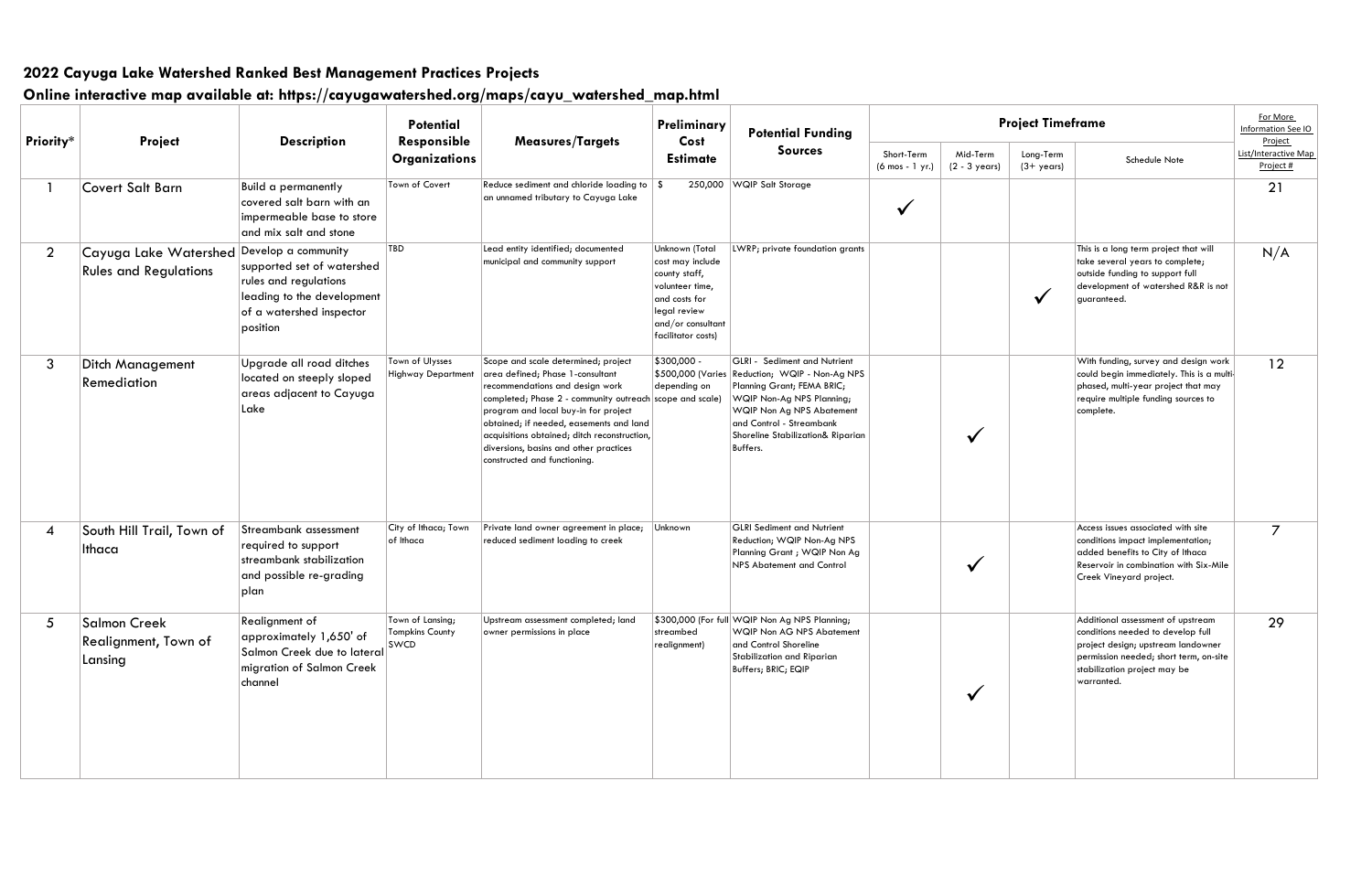| Priority*      | Project                                                                                | <b>Description</b>                                                                                                                  | <b>Potential</b><br>Responsible                               | <b>Measures/Targets</b>                                                                                                                       | Preliminary<br>Cost                                                                                                         | <b>Potential Funding</b>                                                                                                                                                                                        | Pro                           |                             |  |
|----------------|----------------------------------------------------------------------------------------|-------------------------------------------------------------------------------------------------------------------------------------|---------------------------------------------------------------|-----------------------------------------------------------------------------------------------------------------------------------------------|-----------------------------------------------------------------------------------------------------------------------------|-----------------------------------------------------------------------------------------------------------------------------------------------------------------------------------------------------------------|-------------------------------|-----------------------------|--|
|                |                                                                                        |                                                                                                                                     | <b>Organizations</b>                                          |                                                                                                                                               | <b>Estimate</b>                                                                                                             | <b>Sources</b>                                                                                                                                                                                                  | Short-Term<br>(6 mos - 1 yr.) | Mid-Term<br>$(2 - 3$ years) |  |
| 6              | Seven Mile Drive, Town<br>of Ithaca                                                    | Streambank stabilization<br>and revegetation with<br>possible buffer installation                                                   | Town of Ithaca;<br><b>Tompkins County</b><br><b>SWCD</b>      | Reduced sediment loading; reduced<br>maintenance/clean out of existing<br>structures; possible land owner<br>agreement for upstream work      | \$25,000 (Cost<br>estimate for<br>immediate on-site<br>restoration work<br>only - no<br>upstream<br>assessment/survey BRIC. | <b>GLRI Sediment and Nutrient</b><br>Reduction; WQIP Non-Ag NPS<br>Planning Grant: WQIP Non-Ag<br>NPS Abatement and Control -<br>Streambank Shoreline<br>Stabilization& Riparian Buffers;                       |                               |                             |  |
| $\overline{7}$ | County Rd. 150<br><b>Streambank Erosion and</b><br>Retention Basin, Town of<br>Covert  | Permitting, survey, design<br>and installation of<br>streambank restoration plan<br>and installation of upstream<br>detention basin | Seneca County<br>SWCD; Seneca<br>County Highway<br>Department | Reduced flooding; improved<br>infrastructure function; improved water<br>quality; stabilized streambank;<br>landowner permissions in place    | \$350,000 -<br>\$600,000                                                                                                    | WQIP Non Ag NPS Planning<br>Grant; WQIP Non Ag NPS<br>Abatement and Control and/or;<br><b>Streambank Shoreline</b><br>Stabilization and Riparian<br>Buffers; GLRI Sediment and<br>Nutrient Reduction ; BridgeNY |                               |                             |  |
| 8              | Hackberry Lane/Coy<br><b>Glen Erosion Control and</b><br><b>Streambank Remediation</b> | Streambank survey,<br>remediation design, and<br>implementation of BMPs to<br>address streambank erosion                            | Town of Ithaca;<br><b>Tompkins County</b><br><b>SWCD</b>      | Landowner agreements in place; design<br>complete; BMPS installed; reduced<br>sediment loading and improved water<br>quality                  | Unknown                                                                                                                     | WQIP Non Ag NPS planning<br>Grant; WQIP non Ag NPS<br><b>Abatement and Control</b><br>Streambank Shoreline<br>Stabilization and Riparian Buffers<br>$ $ and/or GI Practices                                     |                               |                             |  |
| 9              | <b>West King Road</b>                                                                  | Installation of outlet<br>protection and possible<br>drainage velocity control<br>retrofits                                         | Town of Ithaca                                                | Stormwater velocity discharge reduced;<br>road infrastructure protected; sediment<br>and nutrient loading reduced; water<br>quality improved. | Unknown                                                                                                                     | <b>GLRI</b> Sediment and Nutrient<br>Reduction; WQIP Non-Ag NPS<br>Planning Grant: BRIC; WQIP Non-<br>Ag NPS Abatement and Control -<br>Streambank Shoreline<br>Stabilization & Riparian Buffers.               |                               |                             |  |

| Project Timeframe                 |                                                                                                                                                                                                                                       | For More<br>Information See IO<br>Project |
|-----------------------------------|---------------------------------------------------------------------------------------------------------------------------------------------------------------------------------------------------------------------------------------|-------------------------------------------|
| Long-Term<br>$(3 + \gamma e\cos)$ | Schedule Note                                                                                                                                                                                                                         | <b>List/Interactive Map</b><br>Project #  |
|                                   | With funding, on-site work could begin<br>immediately including upstream<br>survey; completion in 6 months;                                                                                                                           | 5                                         |
|                                   | Conceptual only; landowner<br>agreements needed; permitting can<br>begin when funding is sought; with<br>planning and permitting can be<br>completed in one year; construction<br>completed in year two.                              | 24                                        |
|                                   | Landowner permission needs to be in<br>place before this project can advance;<br>with funding project could be<br>completed in 6-months. (Additional<br>benefits may be realized by tying this<br>project with Woodgate Lane project) | 4                                         |
|                                   | Access issue due to steep slopes and<br>embankment may impact the<br>feasibility of completing this project;<br>multiple private owners involved                                                                                      | 8                                         |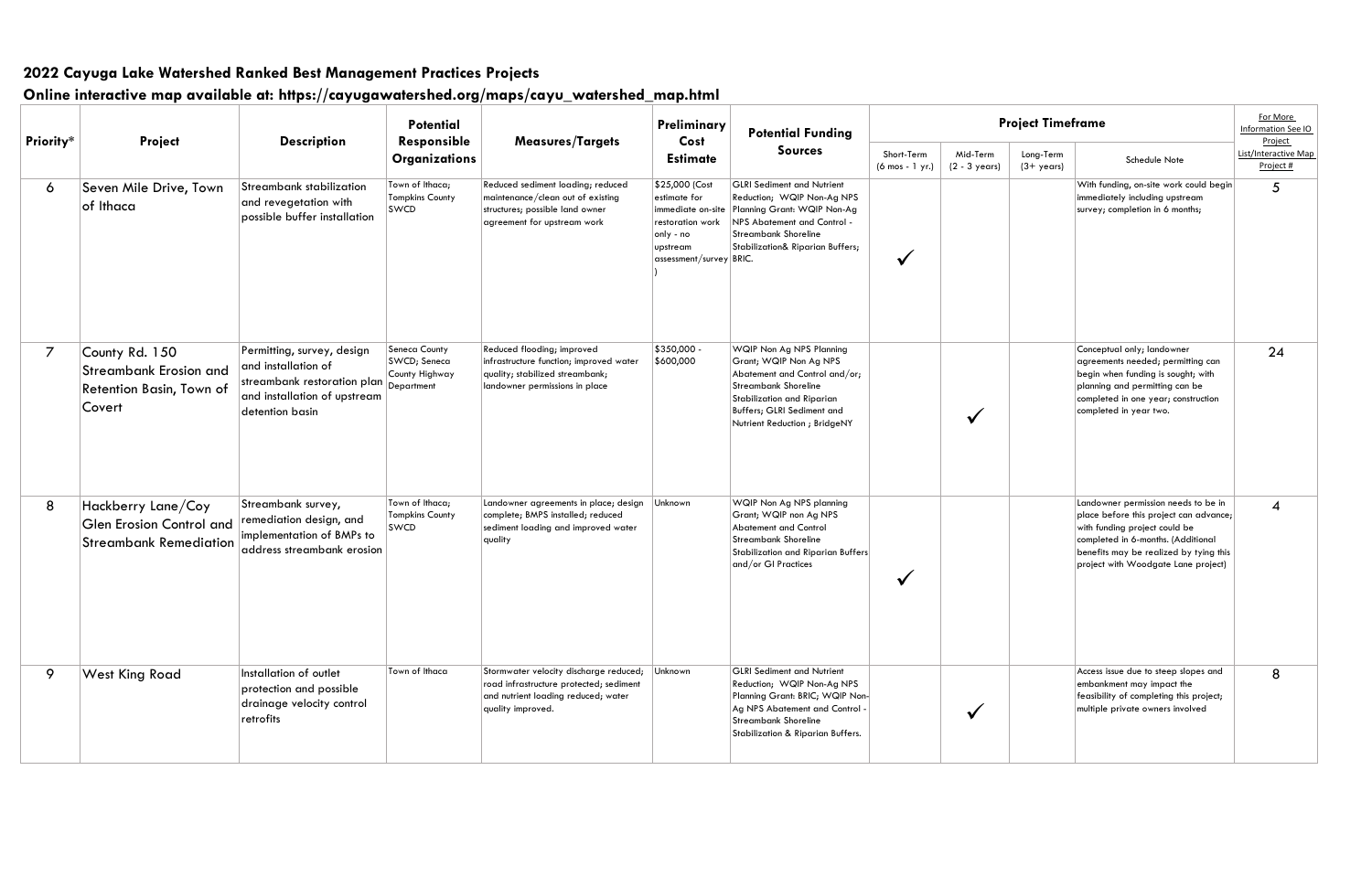|                 |                                                                                  | <b>Description</b><br>Responsible                                                                                                                                                 | <b>Potential</b>                                              |                                                                                                                                                 | Preliminary              | <b>Potential Funding</b>                                                                                                                                                                                                      | <b>Project Timeframe</b>      |                                     |                                   |                                                                                                                                     | For More<br>Information See IO               |
|-----------------|----------------------------------------------------------------------------------|-----------------------------------------------------------------------------------------------------------------------------------------------------------------------------------|---------------------------------------------------------------|-------------------------------------------------------------------------------------------------------------------------------------------------|--------------------------|-------------------------------------------------------------------------------------------------------------------------------------------------------------------------------------------------------------------------------|-------------------------------|-------------------------------------|-----------------------------------|-------------------------------------------------------------------------------------------------------------------------------------|----------------------------------------------|
| Priority*       | Project                                                                          |                                                                                                                                                                                   | <b>Organizations</b>                                          | <b>Measures/Targets</b>                                                                                                                         | Cost<br><b>Estimate</b>  | <b>Sources</b>                                                                                                                                                                                                                | Short-Term<br>(6 mos - 1 yr.) | Mid-Term<br>$(2 - 3 \text{ years})$ | Long-Term<br>$(3 + \gamma e\cos)$ | Schedule Note                                                                                                                       | Project<br>List/Interactive Map<br>Project # |
| 10 <sup>°</sup> | <b>Caroline Elementary</b><br>School                                             | Stream survey, streambank<br>stabilization and in-stream<br>stabilization design;<br>signage and curriculum<br>components                                                         | Tompkins County<br><b>SWCD</b>                                | Streambank stabilized; nutrient and<br>sediment loading to 6 Mile Creek<br>reduced; landowner permission to install<br>riparian buffer          | Unknown                  | WQIP Non Ag NPS Planning<br>Grant; WQIP Non Ag/NPS<br>Abatement and Control -<br><b>Streambank Shoreline</b><br>Stabilization and Riparian Buffers<br>and/or GI Practices                                                     | $\checkmark$                  |                                     |                                   | Design and permitting could advance<br>immediately; construction completed in<br>$ 3 - 6$ months.                                   | 13                                           |
| 11              | Lychuck Streambank<br>Remediation                                                | Install upstream cross veins<br>to reduce velocity/dissipate<br>energy                                                                                                            | <b>Tompkins County</b><br>SWCD                                | Reduced streamflow velocity; reduced<br>erosion; return to more natural flow<br>patterns, stabilized streambank                                 | \$100,000                | WQIP Non Ag NPS Abatement<br>and Control - Streambank<br>Shoreline Stabilization and<br>Riparian Buffers; GLRI Sediment<br>and Nutrient Reduction                                                                             | $\checkmark$                  |                                     |                                   | Survey complete; with funding design<br>and permitting work could begin (2-3)<br>months), full project complete within<br>one year. | 14                                           |
| 12              | County Rd. 150<br>Streambank/Roadbank<br>Stabilization, Village of<br>Interlaken | Design and construct a<br>comprehensive stream and<br>road bank stabilization<br>project along<br>approximately 300' of<br>Lively Run                                             | Seneca County<br>SWCD; Seneca<br>County Highway<br>Department | Municipal and private property loss<br>reduced; reduced sediment loading,<br>improved water quality                                             | \$350,000 -<br>\$600,000 | WQIP Non AG NPS Planning<br>Grant (previous app denied);<br><b>GLRI Sediment and Nutrient</b><br>Reduction; BRIC; WQIP Non-Ag<br>NPS Abatement and Control<br><b>Streambank Shoreline</b><br>Stabilization& Riparian Buffers. |                               | M                                   |                                   | One year for planning and design;<br>Two years for implementation                                                                   | 23                                           |
| 13              | Woodgate Lane                                                                    | Streambank survey,<br>drainage delineation, slope<br>stabilization, and upstream<br>mitigation projects to<br>address potential municipal<br>stormwater runoff causing<br>erosion | Town of Ithaca;<br><b>Tompkins County</b><br>SWCD             | Reduced erosion and subdimension;<br>improved aquatic habitat and water<br>quality; reduced nutrient loading to<br>Cayuga Lake and tributaries. | Unknown                  | WQIP Non-Ag NPS Planning<br>Grant; WQIP Non Ag NPS<br>Abatement and Control<br><b>Streambank Shoreline</b><br>Stabilization and Riparian Buffers<br>and/or GI Practices; GLRI<br>Sediment and Nutrient Reduction              | $\checkmark$                  |                                     |                                   | Landowner permission is needed; with<br>funding, survey work could begin<br>immediately                                             | 4A                                           |
| 14              | <b>Salmon Creek</b><br><b>Stabilization, Meyers</b><br>Park                      | Install 350 feet of rip-rap<br>for shoreline protection on<br><b>Salmon Creek</b>                                                                                                 | Town of Lansing                                               | Shoreline stabilized; sediment loading to $\frac{1}{2}$<br>Salmon Creek reduced                                                                 |                          | 25,000 WQIP Non Ag NPS Streambank<br>Shoreline Stabilization and<br><b>Riparian Buffers</b>                                                                                                                                   | $\checkmark$                  |                                     |                                   | Permit and design ready; with funding<br>project could be completed in 6<br>weeks.                                                  | 27                                           |
| 15              | <b>Trumbull's Corners Road</b>                                                   | Design and construction of<br>streambank stabilization<br>practices to control<br>erosion/bank failure                                                                            | <b>Tompkins County</b><br><b>SWCD</b>                         | Reduced sediment loading; improved<br>aquatic habitat, reduced downstream<br>control structure maintenance                                      | Unknown                  | WQIP Non Ag NPS Planning<br>Grant; WQIP Non Ag NPS<br>Abatement and Control -<br><b>Streambank Shoreline</b><br>Stabilization and Riparian<br>Buffers; GLRI Sediment and<br>Nutrient Reduction and /or<br>Forest Restoration  | $\checkmark$                  |                                     |                                   | Stream survey completed; 3-6 months<br>for survey update and design work                                                            | 10                                           |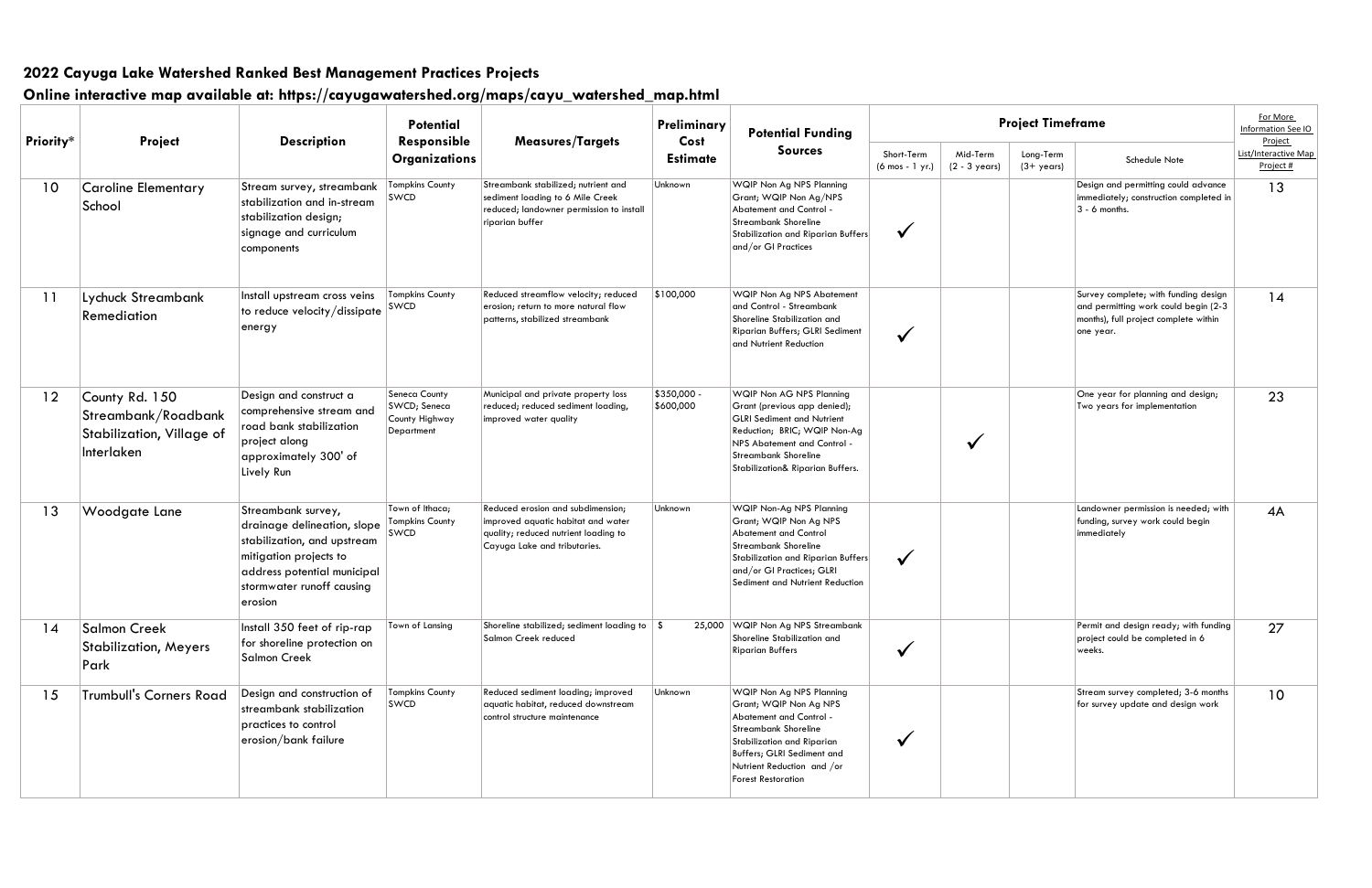|           |                                                                                          |                                                                                                                                                              | <b>Potential</b>                                    |                                                                                                                                   | Preliminary                                                                                             | <b>Potential Funding</b>                                                                                                                                                                                               | Pro                                             |                             |  |
|-----------|------------------------------------------------------------------------------------------|--------------------------------------------------------------------------------------------------------------------------------------------------------------|-----------------------------------------------------|-----------------------------------------------------------------------------------------------------------------------------------|---------------------------------------------------------------------------------------------------------|------------------------------------------------------------------------------------------------------------------------------------------------------------------------------------------------------------------------|-------------------------------------------------|-----------------------------|--|
| Priority* | Project                                                                                  | <b>Description</b>                                                                                                                                           | Responsible<br><b>Organizations</b>                 | <b>Measures/Targets</b>                                                                                                           | Cost<br><b>Estimate</b><br>Unknown                                                                      | <b>Sources</b>                                                                                                                                                                                                         | Short-Term<br>$(6 \text{ mos} - 1 \text{ yr.})$ | Mid-Term<br>$(2 - 3$ years) |  |
| 16        | <b>Interlaken Detention</b><br>Pond and Soil<br>Stabilization/Streamban<br>k Restoration | Plan, design and construct a<br>detention pond and install<br>shoreline buffer to slow<br>velocity and reduce<br>downstream flooding on<br>private property. | Interlaken Village                                  | Streambank stabilized; reduced<br>downstream flooding                                                                             |                                                                                                         | BRIC; WQIP Non Ag NPS<br>Planning Grant; WQIP Non Ag<br>NPS Abatement and Control<br><b>Streambank Shoreline</b><br>Stabilization and Riparian Buffers<br>and/or GI Practices; GLRI<br>Sediment and Nutrient Reduction |                                                 |                             |  |
| 17        | Middaugh Farm                                                                            | Integrated stream<br>management project to<br>address streambed and<br>bank erosion and resulting<br>loss of farmland                                        | <b>Tompkins County</b><br>SWCD                      | Control structures installed; natural<br>hydrology restored; reduced erosion and<br>improved water quality and aquatic<br>habitat | 200,000 EQIP<br>-\$                                                                                     |                                                                                                                                                                                                                        |                                                 |                             |  |
| 18        | <b>Campbell Meadow Park</b>                                                              | Gravel clean out and<br>streambank stabilization                                                                                                             | <b>Tompkins County</b><br>SWCD; Dryden Town         | Return to more natural hydrologic flow in Unknown<br>Fall Creek; improved water quality;<br>reduced erosion.                      |                                                                                                         | WQIP Non Ag NPS Planning<br>Grant; WQIP Non Ag NPS<br>Abatement and Control                                                                                                                                            |                                                 |                             |  |
| 19        | <b>Darling Road Outlet</b><br>Protection and<br>Stabilization                            | Reduce velocity of culvert<br>discharge from Sheldrake<br>Creek during storm events                                                                          | Town of Lodi                                        | Reduced streambank erosion                                                                                                        | Unknown                                                                                                 | FEMA (work in the right-of-way);<br>WQIP Non AG NPS Program<br>Abatement and Control - NPS<br>Program                                                                                                                  |                                                 |                             |  |
| 20        | Wyllie's/Brooktondale<br>Rd                                                              | Streambank erosion control<br>and stream alignment<br>including installation of<br>upstream and on-site cross<br>veins, bank armoring and<br>buffer planting | <b>Tompkins County</b><br>SWCD; Town of<br>Caroline | Reduced erosion and loss of active farm<br>field; return to more natural hydrologic<br>flow                                       | \$100,000 (Cost<br>estimate subject to<br>change<br>depending on<br>scale of upstream<br>work required) | <b>EQIP</b>                                                                                                                                                                                                            |                                                 |                             |  |

| <b>Project Timeframe</b>          | For More<br>Information See IO<br>Project                                                                                                           |                                   |  |  |
|-----------------------------------|-----------------------------------------------------------------------------------------------------------------------------------------------------|-----------------------------------|--|--|
| Long-Term<br>$(3 + \gamma e\cos)$ | Schedule Note                                                                                                                                       | List/Interactive Map<br>Project # |  |  |
|                                   | Conceptual project at this point;<br>unknowns include: feasibility of<br>proposed location, hydrology<br>modifications, and upstream<br>conditions. | 23A                               |  |  |
|                                   |                                                                                                                                                     | 16                                |  |  |
|                                   | Estimated full survey and design would<br>take 3 - 6 months to complete.                                                                            | 20                                |  |  |
|                                   | The Town right of way extends 25'<br>from the road centerline and includes<br>the stream. Discussions with property<br>owners needed.               | 22                                |  |  |
|                                   | Full project requires permission from<br>several private upstream landowners                                                                        | 17                                |  |  |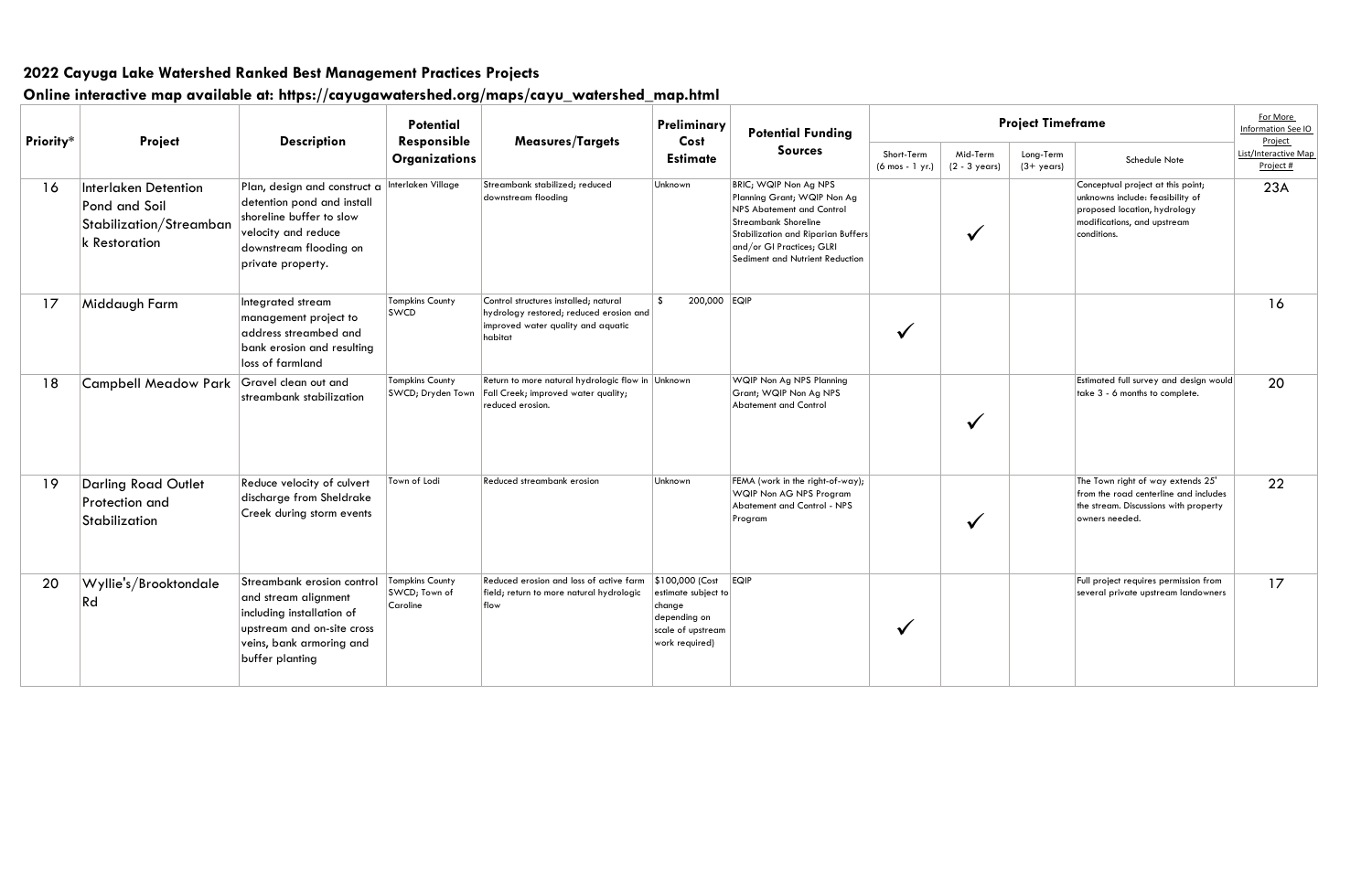#### PRIORITIZATON PROCESS

This project ranking is the result of a process carried out by the Cayuga Watershed Intermunicipal Organization (CWIO), working in partnership with the Town of Ithaca, the Central New York Regional Planning and Development Board, and the Cayuga Lake Watershed Network, funded by the New York State Department of State's Local Waterfront Revitalization Program.

In 2020, project request sheets were sent to municipal officials, Soil and Water Conservation Districts, highway departments, and planning departments, asking for ideas for projects in the watershed that would improve water quality in Cayuga Lake.

Thirty-one project ideas were received and considered for ranking. Of these, the 20 projects in the matrix above were selected to move to the prioritization stage (the unranked projects are discussed below). A Project Advisory Committee (PAC) met to review these projects. PAC members were drawn from municipal governments, Soil and Water Conservation Districts, local planning departments, water districts, health departments, watershed organizations, and state agencies.

Projects were reviewed and given a score based on the degree to which they are expected to improve water quality in the Cayuga Lake Watershed.

Most criteria consisted of a scale of zero to five, with zero indicating that a project would not be expected to meet a criterion and five indicating that a project would be expected to excel in a criterion. Criteria used to develop these scores included:

- Pollutants addressed
- Cost vs. benefit
- Education and outreach benefits
- Local project support
- Long-term maintenance and liability
- Availability of matching funds
- Project effectiveness
- Public health benefits
- Readiness to proceed
- Severity of impacts, problems, or threat
- Technical quality
- Water quality benefits
- Past project performance and grant history
- Climate change benefits
- Project replicability

Each member of the PAC scored each project based on these criteria. The average of PAC members' scores was used to create the priority ranking in the final project matrix.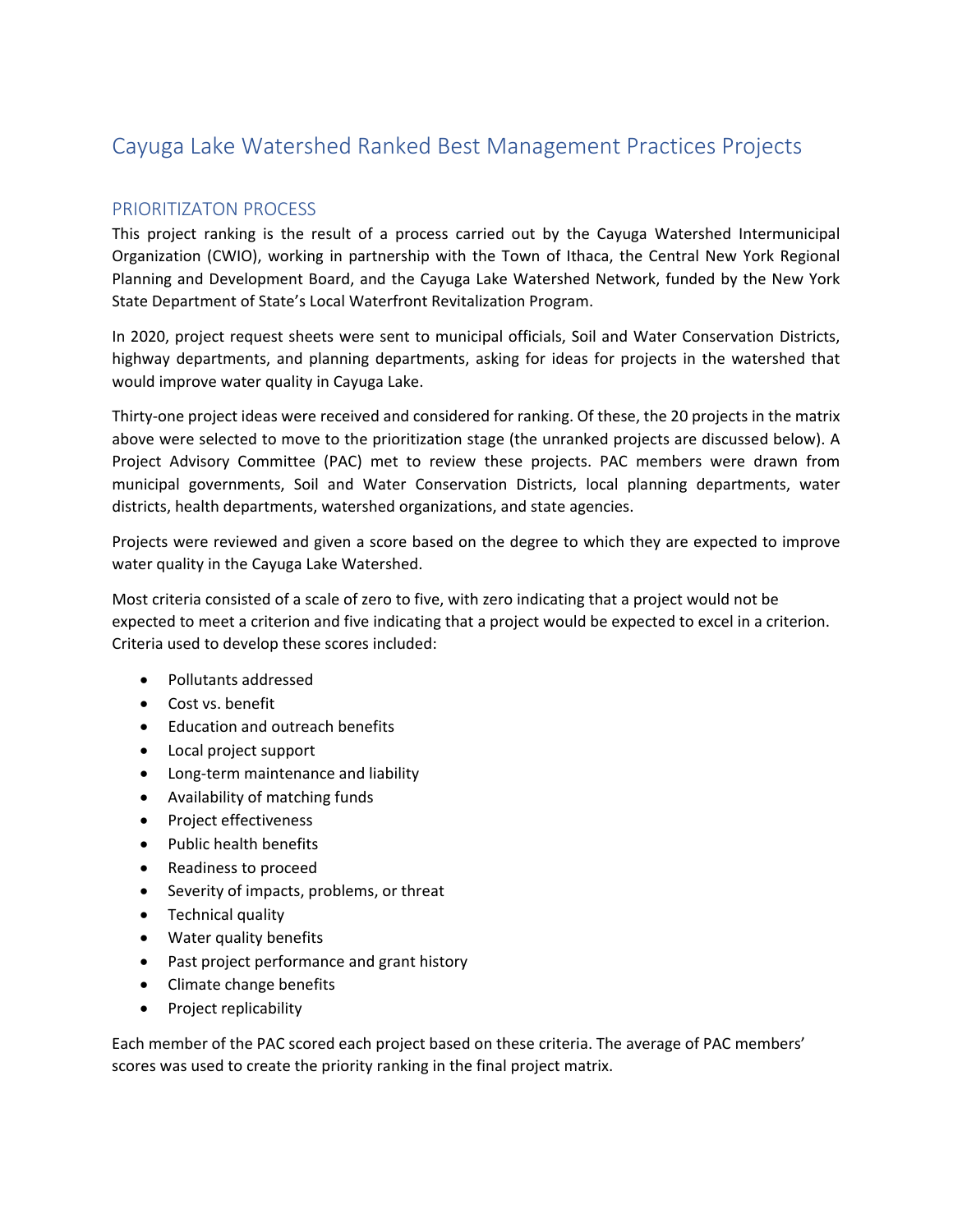#### UPDATING THE LIST

This list is not intended to represent a static set of long-term priorities. It will be re-evaluated as needed. In 2022, CWIO will develop a Technical Advisory Committee (TAC) and hire a Watershed Manager. The TAC is expected to manage the process of adding, removing, and re-prioritizing watershed projects on an ongoing basis. The prioritization process used to generate the existing (2022) list may be amended as needed.

Additionally, as more is learned about specific projects, their size and scope may be adjusted; in some cases, small projects in the same geographic area may be combined, while it may be more appropriate to split large projects into individual phases. As projects are implemented, they will be removed from this priority list.

#### UNRANKED PROJECTS

Several of the projects that were submitted by municipalities and other stakeholders were not considered to be a good fit for the ranking process, which was designed and used (in most cases) for site specific projects. The following are valuable project ideas and may be pursued by CWIO in the form of policy and/or educational initiatives:

- Countywide Zoning Training (Tompkins County): Establish a training program for planning and zoning board members to support regulatory changes that better protect sensitive areas such as riparian corridors and steep slopes.
- Timber Harvest Training (Tompkins County): Timber harvesting training for municipalities, including examples of model local laws, examples from rural towns that regulate logging activities, Timber Harvesting BMPs for logging companies. This idea includes opportunities to partner with the Tompkins County Stormwater Coalition and the Chemung County Soil and Water Conservation District.
- Forestry and Silviculture (Town of Caroline): Establish a minor regulation requiring all landowners to inform the Town of all intended logging operations and to coordinate with Town plans; require the use of proper stormwater and erosion control measures; consider a possible requirement for owners to bond the project. (A regulation like this could be based on other existing town-wide regulations and potentially serve as a model for other Tompkins County communities.)
- Septic Education and Maintenance (Fall Creek and Virgil Creek watersheds in western Cortland County): Failing on-site septic systems are a source of pathogens that can impact water consumption and recreation. The Cortland County SWCD will plan and conduct a series of homeowner workshops to promote understanding and acceptance of proper on-site septic maintenance practices, and the consequences of failing to maintain and conduct timely septic repairs. Participating homeowners will be eligible to receive a \$100 voucher to offset the cost of a routine septic inspection and pump-out service. Additional funding will be sought to capitalize a separate septic repair incentive program in the event that significant septic system repairs are identified through the inspection program